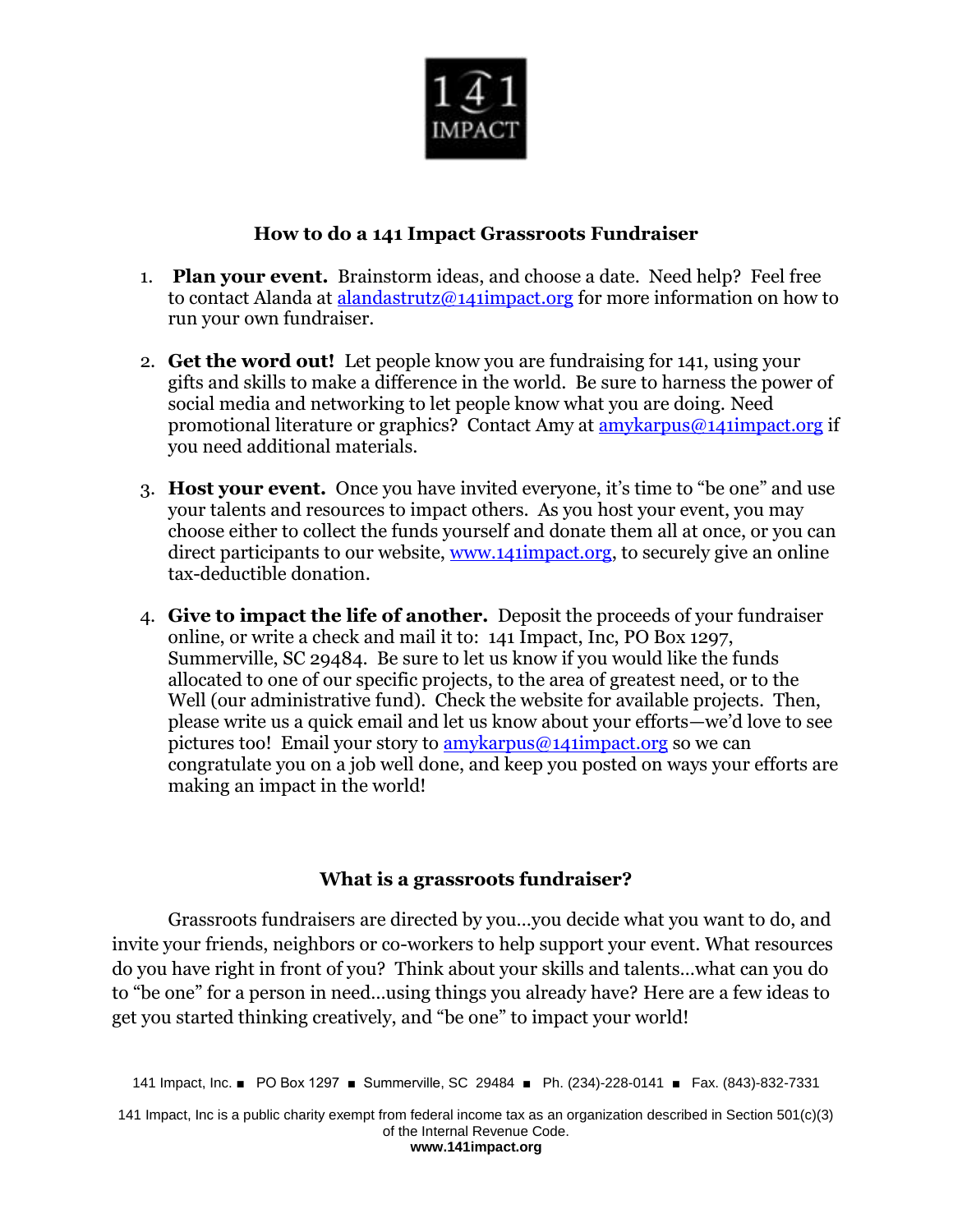

Yard sale

Car wash

Chili cook-off

Bake Sale

Yard Services

Clothing Swap

Running/walking or cycling event

Craft Sale

Lemonade Stand

Photography or Art Sale

Battle of the Bands

Progressive Dinner

Tutoring or Private Sports Coaching

Handyman for a Day

Maid for a Day

## Neighborhood Carnival

Give Away Your Birthday

141 Impact, Inc. ■ PO Box 1297 ■ Summerville, SC 29484 ■ Ph. (234)-228-0141 ■ Fax. (843)-832-7331

141 Impact, Inc is a public charity exempt from federal income tax as an organization described in Section 501(c)(3) of the Internal Revenue Code. **www.141impact.org**